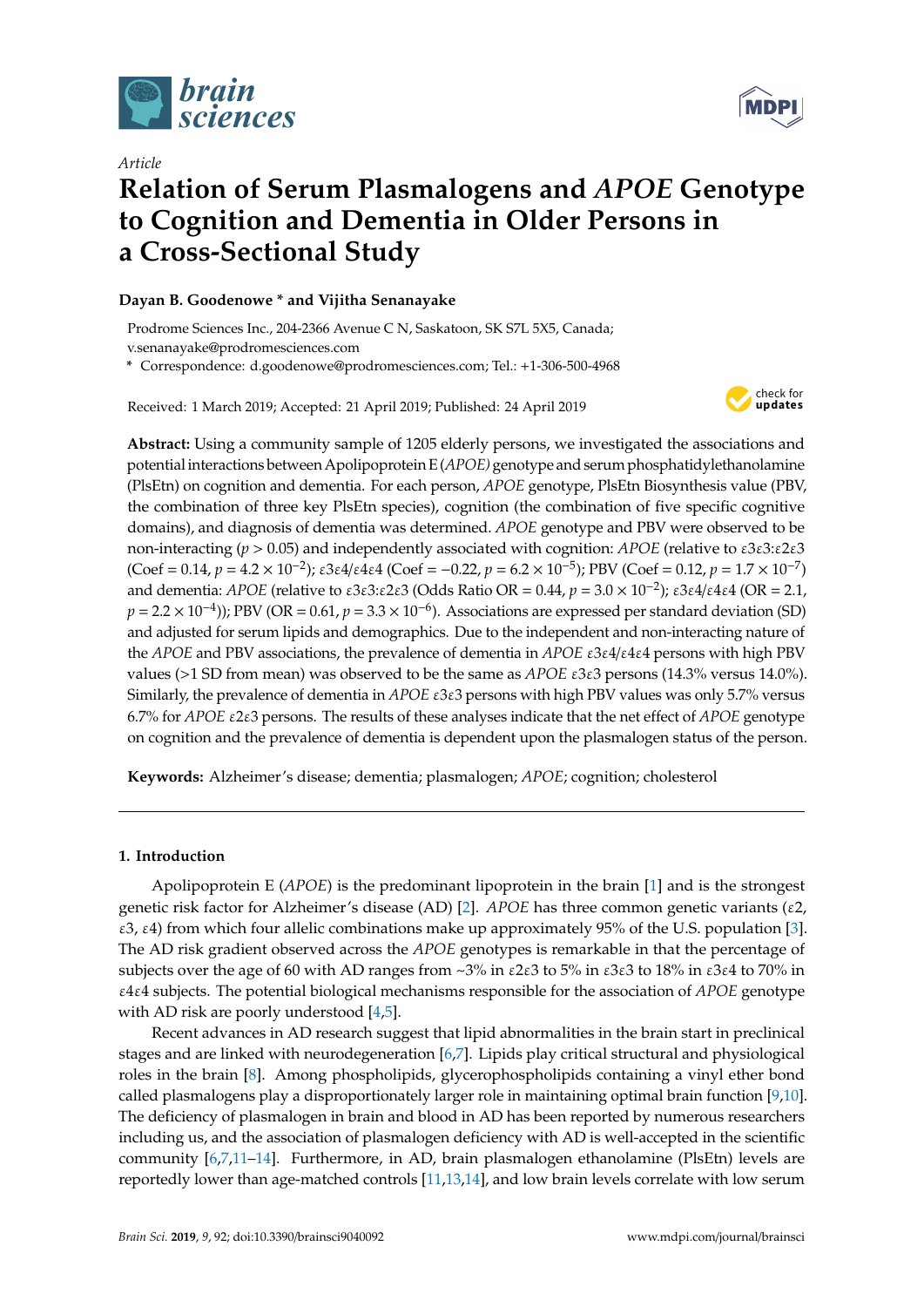levels [\[13\]](#page-10-12). Serum PlsEtn levels have been found to correlate with cognition in subjects with AD, including subjects pathologically confirmed by autopsy, and in serum samples collected at time of death in subjects with post-mortem AD pathology [\[15\]](#page-10-13). The decline in peroxisomal function is considered, at least, partially responsible for this plasmalogen depletion [\[15\]](#page-10-13). Moreover, lower peroxisomal β-oxidation, a key metabolic system involved in PlsEtn biosynthesis, is associated with lower cognition [\[16](#page-10-14)[,17\]](#page-10-15). The role of PlsEtn in health and disease has been recently reviewed in detail [\[12\]](#page-10-16).

Cholesterol [\[18](#page-11-0)[,19\]](#page-11-1) and brain cholesterol efflux [\[20\]](#page-11-2) also play a significant role in the pathogenesis of AD. High Density Lipoprotein (HDL)-mediated cholesterol efflux (HDL-MCE) is a key component of cholesterol homeostasis and involves essentially two steps: intracellular cholesterol regulation and export and extracellular HDL binding and transport. Both PlsEtn and *APOE* have been shown to affect this system: PlsEtn deficient cells exhibit disrupted intracellular cholesterol transport and reduced cholesterol esterification which is restored by either genetic or metabolic restoration of PlsEtn [\[21\]](#page-11-3); increasing membrane Polyunsaturated fatty acid (PUFA) bearing PlsEtn concentrations increase cholesterol esterification via increased sterol-O-acetyltransferase (SOAT) and decreased total cholesterol [\[22\]](#page-11-4); low PlsEtn levels directly affect HDL-MCE, which is restored when PlsEtn levels are increased [\[23\]](#page-11-5); the potency of *APOE*-HDL particles to bind and remove cholesterol from neurons is isoform-dependent ( $\epsilon 2 > \epsilon 3 > \epsilon 4$ ) [\[20\]](#page-11-2); synaptic cholesterol levels are isoform-dependent ( $\epsilon 4 > \epsilon 3 >$ ε2) [\[24](#page-11-6)[,25\]](#page-11-7); and differential binding affinities of the *APOE* isoforms to the low-density lipoprotein receptor (LDLR) simultaneously affect cortical cholesterol levels and cognitive function [\[26\]](#page-11-8).

Therefore, both PlsEtn [\[23\]](#page-11-5) and ApoE [\[20\]](#page-11-2) seem to play a role in cholesterol homeostasis and efflux, which could be potential mechanisms by which these variables affect AD pathogenesis. Since PlsEtn and ApoE appear to affect membrane cholesterol via independent mechanisms, we hypothesized that if membrane cholesterol dynamics are involved upstream of cognition and AD, then the PlsEtn and ApoE associations with cognition and odds of AD would interact. However, if membrane cholesterol changes and cognition are downstream effects of AD pathology, then no interaction should be observed. To test this hypothesis, we investigated the associations between *APOE* genotype, serum PlsEtn levels, and serum lipids, such as HDL, on cognition and odds of AD in a well-characterized community-based group of 1205 elderly persons enrolled in the Religious Orders Study (ROS) [\[27\]](#page-11-9) or Rush Memory and Aging Project (MAP) [\[28\]](#page-11-10).

#### **2. Materials and Methods**

#### *2.1. Participants*

Participants were selected from living subjects currently enrolled in the Religious Orders Study (ROS) or Rush Memory and Aging Project (MAP) [\[27,](#page-11-9)[28\]](#page-11-10) The Religious Orders Study began in 1994 and enrolls older Catholic clergy from across the USA and the Rush Memory and Aging Project began in 1997 and enrolls older lay persons from across northeastern Illinois. Both studies enroll persons without known dementia who agree to annual clinical evaluation. Both studies were approved by the Institutional Review Board of Rush University Medical Center and participants in both studies signed an informed consent. Information on ethics board approvals can be found in reports published by the ROS and MAP study teams [\[27](#page-11-9)[,29\]](#page-11-11). The studies were conducted by the same investigative team and have a larger common core that allowed efficient merging of data for analyses [\[30\]](#page-11-12). We tested 1205 participants who had *APOE* genotyping data available.

#### *2.2. Clinical Evaluation*

A uniform structured clinical evaluation was performed to document the level of cognition, and the presence of dementia, AD, mild cognitive impairment (MCI), and other causes of cognitive impairment as previously described [\[16,](#page-10-14)[31\]](#page-11-13). Dementia diagnosis was made separately, and a dementia diagnosis includes dementia due to other neurological diseases, in addition to AD. Therefore, not all subjects in the dementia category were included in the AD category. Dementia diagnosis was based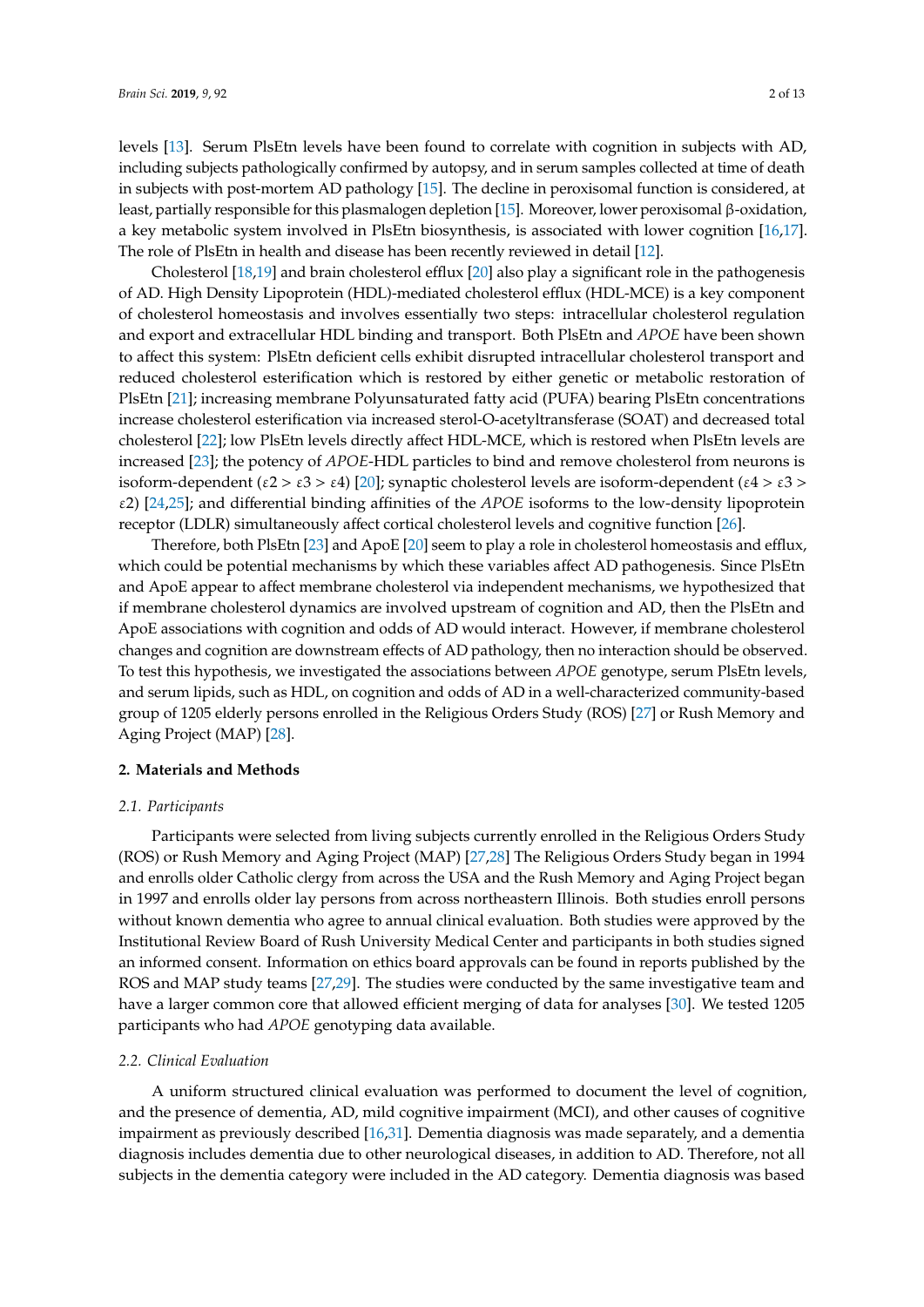on current diagnostic evaluation for dementia according to the Diagnostic and Statistical Manual of Mental Disorders (DSM-III-R) definition of dementia [\[17\]](#page-10-15). AD diagnosis was made according to the National Institute of Neurological and Communicative Disorders and Stroke/Alzheimer's Disease and Related Disorders Association (NINDCS/ADRDA) criteria [\[16\]](#page-10-14). The diagnosis of AD required a history of cognitive decline and evidence of impairment in memory and other cognitive abilities. Each study had a battery of 21 tests (Mini-Mental State Examination, Logical Memory Ia, Logical Memory IIa, Immediate story recall, Delayed story recall, Word List Memory, Word List Recall, Word List Recognition, Complex Ideational Material, Boston Naming Test, Category Fluency, National Adult Reading test, Digit Span Forward, Digit Span Backward, Digit Ordering, Symbol Digit Modalities Test, Number Comparison, Stroop word reading, Stroop color naming, Judgment of Line Orientation, and Standard Progressive Matrices); 19 tests (except Mini-Mental State Examination and Complex Ideational Material) were used to create a composite measure of global cognition (GCOG) based on the average z-score using the means and standard deviations from the baseline visit [\[28\]](#page-11-10). The tests were also used to summarize cognition into five cognitive domains: episodic memory (Logical Memory Ia, Logical Memory IIa, Immediate story recall, Delayed story recall, Word List Memory, Word List Recall, and Word List Recognition), semantic memory (Boston Naming Test, Category Fluency and National Adult Reading test), working memory (Digit Span Forward, Digit Span Backward and Digit Ordering), perceptual speed (Symbol Digit Modalities Test, Number Comparison, Stroop word reading, and Stroop color naming), and visuospatial ability (Judgment of Line Orientation and Standard Progressive Matrices) [\[28\]](#page-11-10). Composite score and scores representing each cognitive domain were used for statistical analyses.

#### *2.3. Serum Biomarker Analyses*

Fresh serum from a serum separator tube was sent to Quest Diagnostics (Chicago, IL) for HDL-Cholesterol (HDL-C), Low Density Lipoprotein (LDL)-Cholesterol (LDL-C), triglyceride (TG), and total cholesterol (TC) levels.

Separate serum samples were stored at −80 ◦C until thawed for analysis. Serum levels of phosphatidylethanolamine (PtdEtn) 16:0/22:6, PlsEtn 16:0/22:6, PlsEtn 18:0/20:5, and PlsEtn 16:0/22:4 were determined using stable isotope dilution liquid chromatography tandem mass spectrometry (LC-MS/MS) using <sup>13</sup>C-PlsEtn 16:0/22:6 and <sup>13</sup>C-PtdEtn 16:0/22:6. 10 µL of internal standards (1 µg/mL), 40 µL of 4% formic acid in water and 0.5 mL of 100% ethyl acetate (EtOAc) were added to 20 µL of serum. The mixture was vortexed for 15 min and centrifuged at 4  $°C$  for 2 min at 1400 rpm. The supernatant was used for the analysis of each sample. All extracts were stored at −<sup>80</sup> ◦C until analysis. 100  $\mu$ L of the EtOAc fraction was injected by flow injection at 600  $\mu$ L/min and ionized using negative atmospheric pressure chemical ionization (APCI) mode using a triple quadrupole mass spectrometer (IONICS 3Q, Ionics Mass Spectrometry Group, Bolton, ON, Canada) coupled to a Gilson GX-271 (Gilson Inc., Middleton, WI, USA). Parent (M–H): fragment (sn2 fatty acid) transitions were monitored for each analyte in the multiple reaction monitoring (MRM) mode. Standard curves were generated using <sup>12</sup>C-PlsEtn 16:0/22:6 and <sup>12</sup>C-PtdEtn 16:0/22:6 and encompassed the full biological range observed,  $r^2 > 0.98$ . All standards and stable isotopes were  $>95\%$  pure and manufactured by Phenomenome Discoveries Inc., (Saskatoon, SK, Canada).

A Plasmalogen Biosynthesis value (PBV) was created for each participant by calculating and combining three PlsEtn/PlsEtn and two PlsEtn/PtdEtn ratios. As explained below, the PlsEtn16:0/22:6 to PtdEtn16:0/22:6 and PlsEtn18:0/20:5 to PtdEtn16:0/22:6 ratios were used to assess the relative PlsEtn and PtdEtn pool sizes; and the PlsEtn16:0/22:6 to PlsEtn16:0/22:4, PlsEtn18:0/20:5 to PlsEtn16:0/22:4, and PlsEtn 18:0/20:5 to PlsEtn16:0/22:6 ratios were used to assess peroxisomal β-oxidation. These molecules were selected based on their sn-2 fatty acids. These fatty acids are either metabolized by peroxisomal β-oxidation (22:4 and 22:6) [\[32\]](#page-11-14) or are a product of peroxisomal β-oxidation (20:5 or 22:6) [\[33,](#page-11-15)[34\]](#page-11-16) and are also known to be associated with AD [\[35,](#page-11-17)[36\]](#page-11-18). PlsEtn and PtdEtn species used in these ratios are among the most abundant PlsEtn and PtdEtn species in the blood [\[37\]](#page-12-0), thus, PlsEtn to PtdEtn ratio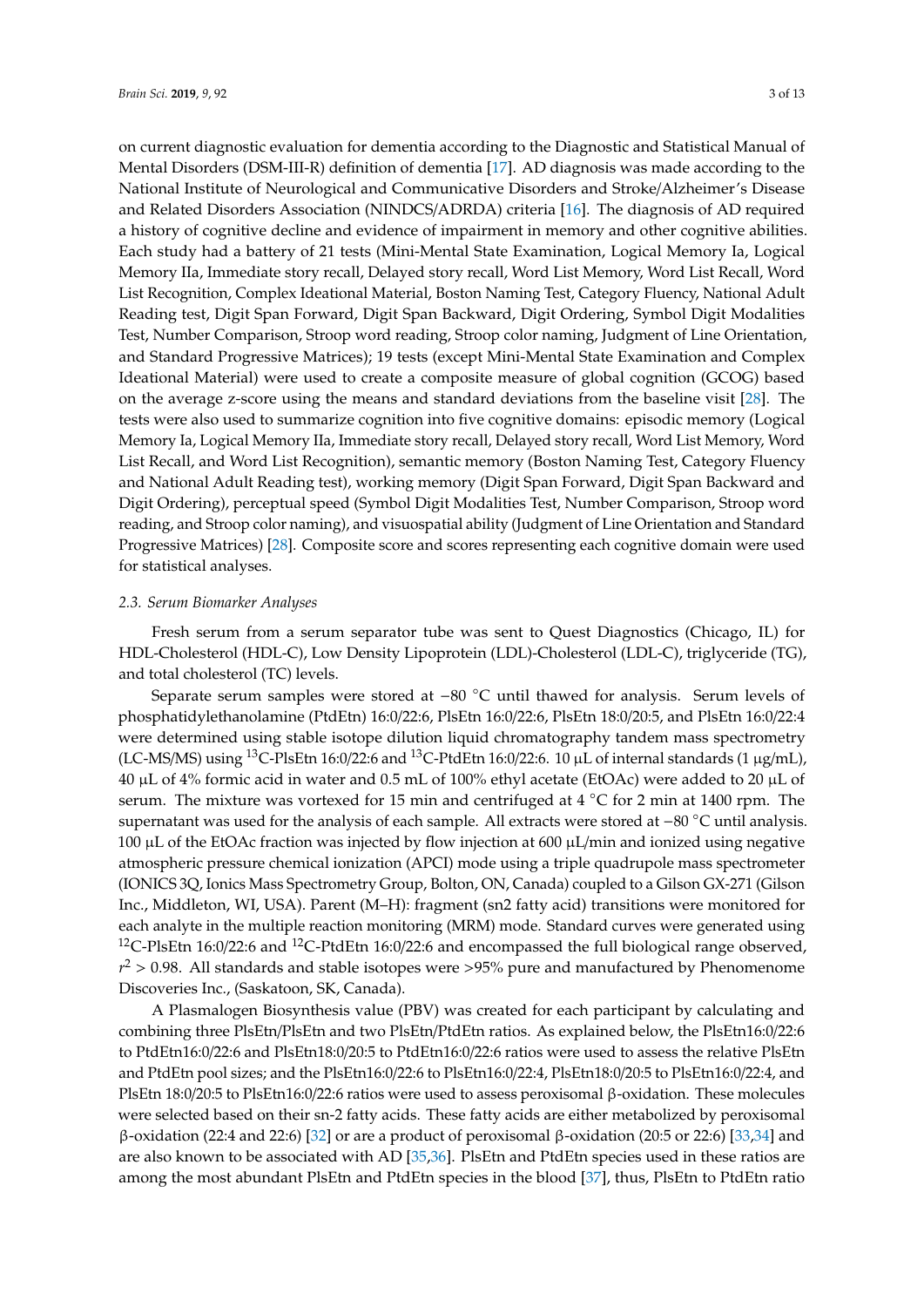represents their relative abundance [\[38\]](#page-12-1). For the calculation of ratios, each ratio was divided by its sex-specific mean, and then log10 transformed to equally weight each ratio, after which these five values were averaged to create the PBV.

### *2.4. APOE Genotyping*

Participants were genotyped for *APOE* alleles by Polymorphic DNA Technologies. Participants were grouped according to *APOE* genotype as follows: ε2ε3 (*n* = 149), ε3ε3 (*n* = 745), and ε3ε4 or ε4ε4 (ε3ε4/ε4ε4, total *n* = 269). Participants with an *APOE* genotype of ε2ε2 (*n* = 4) or ε2ε4 (*n* = 16) were excluded from the analyses.

#### *2.5. Statistical Analyses*

In descriptive analyses, males and females were compared using chi-square or Fishers's exact tests for categorical variables and Wilcoxon rank-sum tests for continuous variables. To reduce skewness, TG, TC, HDL-C, LDL-C, HDL ratio (HDL-R) (HDL-C/TC) were log10 transformed. For continuous outcomes, such as GCOG, we first screened potential predictors by examining correlations with the outcome and then fit multiple linear regression models including both variables of interest (PBV, HDL-R, *APOE* ε2ε3, *APOE* ε3ε4/ε4ε4) with terms to adjust for age, sex, and education. The predictors that passed the screening were then included in a single multiple regression model, with terms for age, sex, and education. For continuous predictors, associations are shown per standard deviation (SD) of the predictor. We augmented the model by including the interactions of *APOE* genotypes with PBV; we also repeated linear regression models in stratified *APOE* ε2ε3, *APOE* ε3ε3, and *APOE* ε3ε4/ε4ε4 groups. For categorical variables, we used a similar approach: we first ran a Pearson chi-square or a Fisher's Exact test to determine the presence of association with various covariates, followed by multiple logistic regression. For the determination of associations with AD in the presence of MCI, ordinal logistic regression was performed. Results are reported as Odds Ratio (OR) or Coefficient (coef), *p* value. Stata 13.1 was used to perform all analyses; statistical significance is *p* < 0.05 in all analyses.

#### **3. Results**

#### *3.1. Demographics*

Participant demographic characteristics and the number of people in each diagnostic category are given in Tables [1](#page-4-0) and [2.](#page-4-1)

|                                         | Female $(n = 921)$   |              | Male $(n = 284)$  |           |                         |  |  |
|-----------------------------------------|----------------------|--------------|-------------------|-----------|-------------------------|--|--|
| Age, Education                          |                      |              |                   |           |                         |  |  |
| Variable                                | Mean                 | <b>SD</b>    | Mean              | <b>SD</b> | <i>p</i> -Value         |  |  |
| Age (range)                             | $83.8(58.3 - 103.9)$ | 7.6          | 84.3 (64.2–101.0) | 7.1       | $3.8 \times 10^{-1}$    |  |  |
| Education                               | 15.5                 | 3.4          | 16.1              | 4.0       | $1.7 \times 10^{-2}$ *  |  |  |
|                                         |                      | Serum Lipids |                   |           |                         |  |  |
| Variable                                | Mean                 | <b>SD</b>    | Mean              | SD        | <i>p</i> -Value         |  |  |
| <b>TG</b>                               | 136.8                | 67.9         | 122.7             | 59.2      | $3.3e \times 10^{-3}$ * |  |  |
| <b>TC</b>                               | 192.6                | 38.3         | 161.7             | 35.6      | $6.0 \times 10^{-28}$ * |  |  |
| HDL-C                                   | 63.9                 | 18.4         | 52.5              | 15.2      | $4.9 \times 10^{-18}$ * |  |  |
| LDL-C                                   | 101.4                | 33.2         | 84.6              | 29.1      | $1.9 \times 10^{-12}$ * |  |  |
| HDL-R                                   | 0.338                | 0.092        | 0.331             | 0.088     | $3.5 \times 10^{-1}$    |  |  |
| Serum Ethanolamine Glycerophospholipids |                      |              |                   |           |                         |  |  |
| Variable                                | Mean                 | <b>SD</b>    | Mean              | <b>SD</b> | <i>p</i> -Value         |  |  |
| <b>PE226</b>                            | 1.60                 | 0.89         | 1.08              | 0.63      | $4.6\times10^{-19}$ *   |  |  |
| <b>PL224</b>                            | 0.85                 | 0.48         | 0.72              | 0.31      | $8.0 \times 10^{-5}$ *  |  |  |
| <b>PL205</b>                            | 1.35                 | 1.83         | 0.98              | 0.81      | $1.1 \times 10^{-3}$ *  |  |  |
| PL226                                   | 3.48                 | 2.28         | 2.84              | 1.22      | $8.5 \times 10^{-6}$ *  |  |  |

**Table 1.** Demographic and serum lipid summary by gender.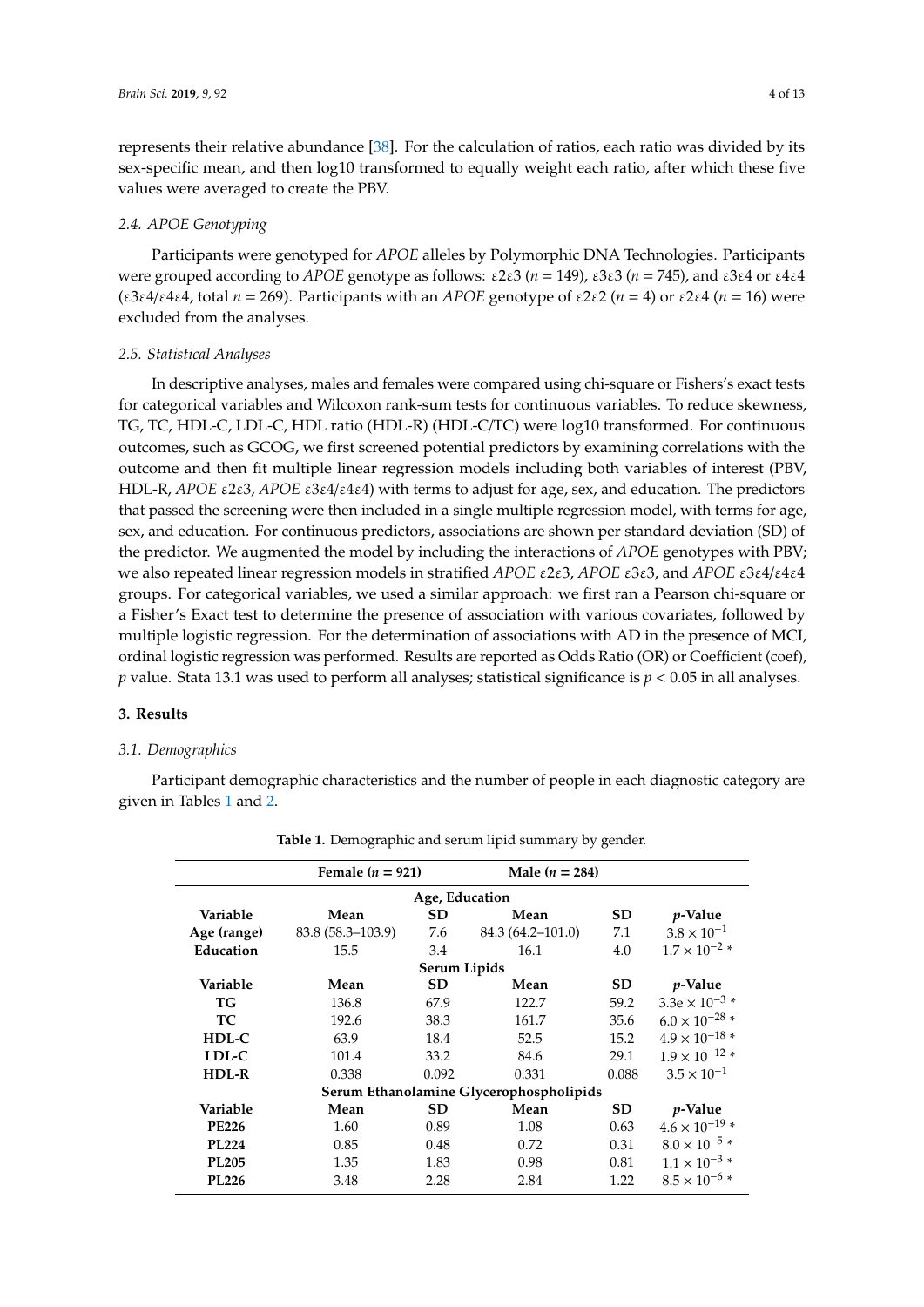<span id="page-4-0"></span>

|                           | Female $(n = 921)$ |           | Male $(n = 284)$ |           |                        |  |  |
|---------------------------|--------------------|-----------|------------------|-----------|------------------------|--|--|
| <b>Plasmalogen Ratios</b> |                    |           |                  |           |                        |  |  |
| Variable                  | Mean               | <b>SD</b> | Mean             | <b>SD</b> | <i>p</i> -Value        |  |  |
| PL205/PE226               | 0.65               | 0.55      | 0.715            | 0.480     | $7.3 \times 10^{-2}$   |  |  |
| <b>PL226/PE226</b>        | 1.81               | 0.88      | 2.18             | 1.00      | $1.6 \times 10^{-9}$ * |  |  |
| PL205/PL224               | 1.94               | 2.49      | 1.67             | 1.98      | $1.0 \times 10^{-1}$   |  |  |
| PL226/PL224               | 4.55               | 2.36      | 4.39             | 2.27      | $2.9 \times 10^{-1}$   |  |  |
| PL205/PL226               | 0.36               | 0.23      | 0.337            | 0.186     | $1.4 \times 10^{-1}$   |  |  |
| <b>PBV</b>                | $-0.09$            | 0.21      | $-0.075$         | 0.179     | $2.9 \times 10^{-1}$   |  |  |

**Table 1.** *Cont*.

Mean and standard deviation of the demographic variables, lipoproteins and phospholipid are given per gender. Serum lipid values are given in mg/dL. Internal standard–normalized values are given for ethanolamine glycerophospholipids and plasmalogen ratios. TG: Triglycerides, TC: Total cholesterol; HDL-C; HDL cholesterol; LDL-C: LDL cholesterol, HDL-R: HDL cholesterol to Total cholesterol ratio; PE226: Phosphatidyl ethanolamine 16:0/22:6; PL224: Plasmalogen ethanolamine 16:0/22:4; PL205: Plasmalogen ethanolamine 18:0/20:5; PL226: Plasmalogen ethanolamine 16:0/22:6; PL205/PE226: ratio of Plasmalogen ethanolamine 18:0/20:5 to Phosphatidyl ethanolamine 16:0/22:6; PL226/PE226: ratio of Plasmalogen ethanolamine 16:0/22:6 to Phosphatidyl ethanolamine 16:0/22:6; PL205/PL224: ratio of Plasmalogen ethanolamine 18:0/20:5 to Plasmalogen ethanolamine 16:0/22:4; PL226/PL224: ratio of Plasmalogen ethanolamine 16:0/22:6 to Plasmalogen ethanolamine 16:0/22:4; PL205/PL226: ratio of Plasmalogen ethanolamine 18:0/20:5 to Plasmalogen ethanolamine 16:0/22:6; PBV: Averaged value of the five mean normalized (gender-based) log10 transformed plasmalogen ratios. For clarity, significant *p* values (*p* < 0.05) are indicated by an asterisk \*.

| <b>Table 2.</b> Clinical diagnoses and global cognition in key variable classes. |  |  |
|----------------------------------------------------------------------------------|--|--|
|----------------------------------------------------------------------------------|--|--|

<span id="page-4-1"></span>

| Clinical Diagnosis and Cognition by Key Variable Classes |     |             |              |            |            |                |                 |
|----------------------------------------------------------|-----|-------------|--------------|------------|------------|----------------|-----------------|
| <b>Variable Class</b>                                    | All | No Dementia | Dementia (%) | <b>NCI</b> | <b>MCI</b> | AD             | GCOG Mean (SD)  |
| Female                                                   | 921 | 784         | 137(14.9)    | 597        | 168        | 104            | $-0.025(0.829)$ |
| Male                                                     | 284 | 246         | 38 (13.4)    | 184        | 68         | 26             | $-0.051(0.756)$ |
| PBV > 1 SD                                               | 183 | 172         | 11(6.0)      | 143        | 26         | 9              | 0.238(0.647)    |
| $PBV \pm 1 SD$                                           | 851 | 740         | 111 (13.0)   | 556        | 177        | 80             | $-0.243(0.782)$ |
| PBV < 1 SD                                               | 171 | 118         | 53(31.0)     | 82         | 33         | 41             | $-0.374(0.996)$ |
| ApoE e2e3                                                | 149 | 139         | 10(6.7)      | 116        | 24         | 3              | 0.178(0.589)    |
| $+$ PBV $>$ 1 SD                                         | 25  | 25          | 0(0)         | 23         | 2          | $\theta$       | 0.370(0.442)    |
| $+$ PBV $\pm$ 1 SD                                       | 106 | 100         | 6(5.7)       | 82         | 18         | 2              | 0.184(0.612)    |
| $+$ PBV $<$ 1 SD                                         | 18  | 14          | 4(22.2)      | 11         | 4          | 1              | $-0.139(0.528)$ |
| ApoE e3e3                                                | 745 | 641         | 104 (14.0)   | 480        | 152        | 75             | $-0.028(0.817)$ |
| $+$ PBV $>$ 1 SD                                         | 122 | 115         | 7(5.7)       | 96         | 17         | 5              | 0.262(0.606)    |
| $+$ PBV $\pm$ 1 SD                                       | 511 | 448         | 63 (12.3)    | 330        | 113        | 42             | $-0.019(0.771)$ |
| $+$ PBV $<$ 1 SD                                         | 112 | 78          | 34 (30.4)    | 54         | 22         | 28             | $-0.406(1.063)$ |
| ApoE e3e4/e4e4                                           | 269 | 210         | 59 (21.9)    | 151        | 55         | 51             | $-0.181(0.900)$ |
| $+$ PBV $>$ 1 SD                                         | 28  | 24          | 4(14.3)      | 18         | 6          | $\overline{4}$ | $-0.010(0.917)$ |
| $+$ PBV $\pm$ 1 SD                                       | 206 | 164         | 42 (20.4)    | 119        | 43         | 36             | $-0.173(0.881)$ |
| $+$ PBV $<$ 1 SD                                         | 35  | 22          | 13 (37.1)    | 14         | 6          | 11             | $-0.390(1.007)$ |

Clinical diagnosis (NCI, MCI, and AD) and global cognition score (GCOG) according to gender, PBV levels and APOE allele composition. Note lesser number of AD cases and higher GCOG when PBV > 1 SD. SD: Standard deviation; NCI: No cognitive impairment; MCI: Mild cognitive impairment; AD: Alzheimer's disease; PBV: Plasmalogen Biosynthesis Value.

## *3.2. Relation of PBV and APOE to AD and Level of Cognition*

The relation of PBV and *APOE* to the diagnosis of Alzheimer's disease (AD) and mild cognitive impairment (MCI) versus no cognitive impairment (NCI) was examined using an ordered logistic regression model. After adjusting for serum lipids and demographic measures, a higher serum PBV level was associated with a lower odds of MCI/AD (Table [3\)](#page-5-0). Specifically, each 1 SD increase in PBV was associated with about a 30% reduced odds of MCI/AD. By contrast, an *APOE* ε2ε3 was associated with about a 50% lower odds of MCI/AD, and an *APOE* ε3ε4/ε4ε4 was associated with nearly twice the odds of MCI/AD (Table [3\)](#page-5-0).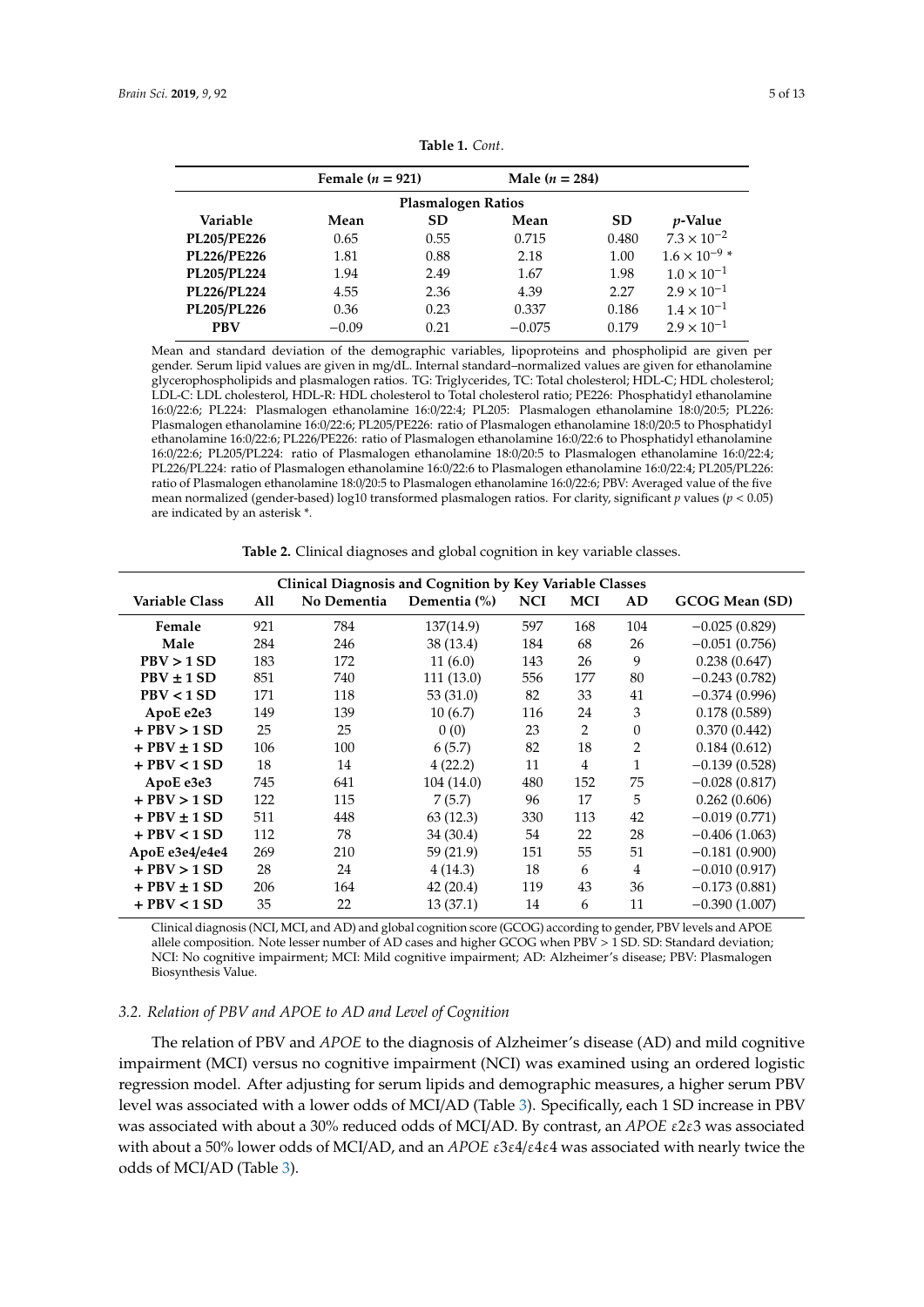|                                | Dementia                       | <b>NCI-MCI-AD</b>              | <b>Global Cognition</b>      | <b>Episodic Memory</b>         | <b>Visuospatial Ability</b>               | <b>Perceptual Speed</b>                                | <b>Semantic Memory</b>          | <b>Working Memory</b>        |
|--------------------------------|--------------------------------|--------------------------------|------------------------------|--------------------------------|-------------------------------------------|--------------------------------------------------------|---------------------------------|------------------------------|
|                                | $(n = 1085)$                   | $(n = 1030)$                   | $(n = 1049)$                 | $(n = 1026)$                   | $(n = 992)$                               | $(n = 1005)$                                           | $(n = 1022)$                    | $(n = 1049)$                 |
| Variable                       | OR $3(p)$                      | OR $2(p)$                      | Coef. $1(p)$                 | Coef. $1(p)$                   | Coef. $\frac{1}{p}$                       | Coef. $1(p)$                                           | Coef. $1(p)$                    | Coef. $1(p)$                 |
| <b>PBV</b>                     | $0.607(3.3\times10^{-6})$ *    | $0.699(2.5\times10^{-6})$ *    | $0.118(1.7\times10^{-7})$ *  | $0.134(5.3\times10^{-6})$ *    | $0.051(4.4\times10^{-2})$ *               | $0.111(5.2 \times 10^{-5})$ *                          | $0.107(3.1 \times 10^{-5})$ *   | $0.079(1.6\times10^{-3})*$   |
| $HDL-R4$                       | $0.773(5.9\times10^{-3})*$     | $0.904(1.6\times10^{-1})$      | $0.062(5.6\times10^{-3})$ *  | $0.078(8.5\times10^{-3})*$     | $0.018(4.8\times10^{-1})$                 | $0.019(4.8\times10^{-1})$                              | $0.042(1.0\times10^{-1})$       | $0.060(1.6\times10^{-2})$ *  |
| APOE $\epsilon$ 3 $\epsilon$ 3 | Reference                      | Reference                      | Reference                    | Reference                      | Reference                                 | Reference                                              | Reference                       | Reference                    |
| APOE $\epsilon$ 2 $\epsilon$ 3 | $0.442(3.0 \times 10^{-2})$ *  | $0.462(1.8\times10^{-3})*$     | $0.136(4.2\times10^{-2})$ *  | $0.230(8.1\times10^{-3})$ *    | $0.062(4.1\times10^{-1})$                 | $-0.033(5.2\times10^{-5})$ *                           | $0.112(1.4\times10^{-1})$       | $0.048~(5.2\times10^{-1})$   |
| $APOE$ ε3ε4, ε4ε4              | $2.125(2.2\times10^{-4})$ *    | $1.996(1.9\times10^{-5})*$     | $-0.217(6.2\times10^{-5})$ * | $-0.319(7.6 \times 10^{-6})$ * | $-0.076$ (2.2 $\times$ 10 <sup>-1</sup> ) | $-0.276(3.1\times10^{-5})$ *                           | $-0.190(2.0 \times 10^{-3})$ *  | $-0.105(7.9\times10^{-2})$   |
| Age *                          | $2.271(1.4 \times 10^{-13})$ * | $2.056(2.0 \times 10^{-19})$ * | $-0.262(4.1\times10^{-3})*$  | $-0.290(2.6\times10^{-22})$ *  | $-0.137(8.6\times10^{-8})*$               | $-0.352(1.6\times10^{-35})*$                           | $-0.191(1.0 \times 10^{-13})$ * | $-0.177(1.9\times10^{-12})*$ |
| Education <sup>*</sup>         | $0.957(6.5\times10^{-1})$      | $0.917(2.3\times10^{-1})$      | $0.183(4.8\times10^{-16})*$  | $0.165(1.9\times10^{-8})$ *    | $0.255(1.0 \times 10^{-22})$ *            | $0.204(1.2\times10^{-13})*$                            | $0.229(6.7\times10^{-19})*$     | $0.174(3.2\times10^{-12})$ * |
| Female                         | Reference                      | Reference                      | Reference                    | Reference                      | Reference                                 | Reference                                              | Reference                       | Reference                    |
| Male                           | $1.035(8.8\times10^{-1})$      | $1.104(5.5\times10^{-1})$      | $-0.048(3.7\times10^{-1})$   | $-0.159(2.3\times10^{-2})$ *   | $0.205(6.9\times10^{-4})*$                | $-0.156$ (1.6 $\times$ 10 <sup>-2</sup> ) <sup>*</sup> | $-0.013(8.2\times10^{-1})$      | $0.066(2.7\times10^{-1})$    |

**Table 3.** Multivariate association of clinical and biological variables with dementia, mild cognitive impairment/Alzheimer's disease (MCI/AD), and cognition.

<span id="page-5-0"></span>Multiple regression analysis was carried out to determine the associations of plasmalogen biosynthesis value (PBV), HDL ratio (HDL-R), APOE genotype, age, education and gender with odds of dementia (logistic regression), MCI/AD diagnosis (logistic regression) and cognitive scores (linear regression). <sup>1</sup> Coefficients for continuous variables expressed per standard deviation (SD); multiple regression; <sup>2</sup> Odds ratios for continuous variables expressed per SD, ordinal logistic regression with AD/MCI/NCI as the outcome; <sup>3</sup> Odds ratios for continuous variables expressed per SD, multiple logistic regression; <sup>4</sup> HDL-R was mean normalized and log<sub>10</sub> transformed; <sup>5</sup> Age and Education were mean centered. For clarity, significant *p* values  $(p < 0.05)$  are indicated by an asterisk  $*$ .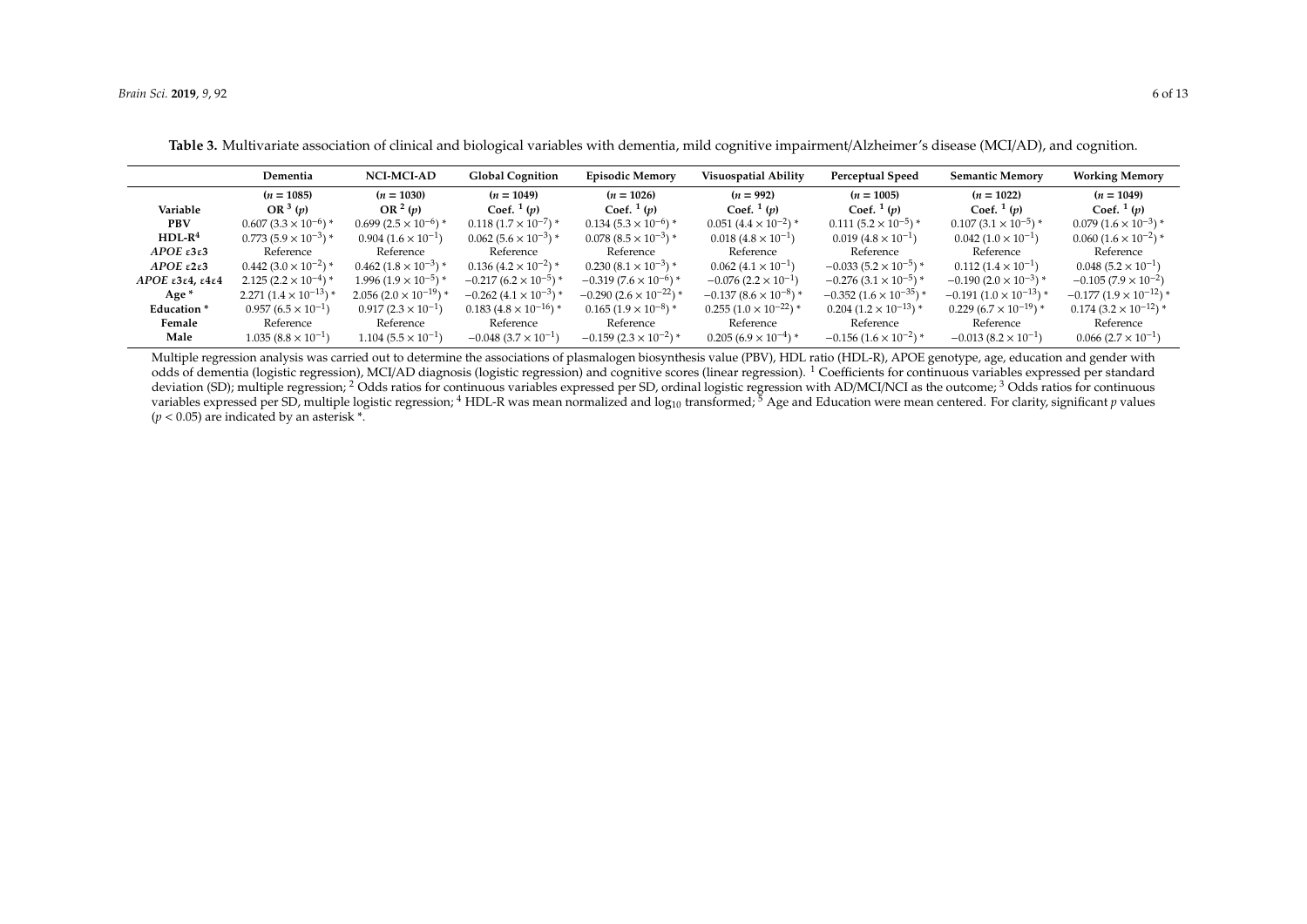Because clinical diagnoses represent cutoffs across a continuum of cognition, we next examined the relation of PBV and *APOE* to GCOG using a linear regression model. After adjusting for serum lipids and demographic measures, each 1 SD higher serum PBV level was associated with more than a 10% higher GCOG (Table [3\)](#page-5-0). *APOE* ε2ε3 also was associated with more than a 10% higher GCOG, whereas *APOE* ε3ε4/ε4ε4 was associated with more than a 20% lower GCOG (Table [3\)](#page-5-0).

Because GCOG represents a collection of somewhat dissociable cognitive domains, we next conducted a series of linear regression models to examine the relation of PBV and *APOE* to the level of function in five cognitive domains; episodic memory, visuospatial ability, semantic memory, perceptual speed, working memory. Interestingly, PBV was associated with better function in all five cognitive domains with its strongest effects on episodic memory (Table [3\)](#page-5-0). Similarly, *APOE* ε3ε4/ε4ε4 was associated with lower function in all five domains with its strongest effects on episodic memory (Table [3\)](#page-5-0). By contrast, *APOE* ε2ε3 was associated with better performance on tests of episodic memory and semantic memory (Table [3\)](#page-5-0).

Of the variables determined to be independently associated with AD and cognition in this study, only HDL-R and PBV are potentially modifiable. We included HDL-R in our analyses based on the association of HDL-C [\[39\]](#page-12-2) and TC [\[40\]](#page-12-3) with AD, and also because of the association of *APOE* lipoprotein with HDL particles [\[41\]](#page-12-4). The relationship between these variables and the non-modifiable variables of age and *APOE* genotype on GCOG and the probability of dementia are graphically represented in Figure [1.](#page-7-0) The study population was normally distributed with respect to age, HDL-R, and PBV (Figure [1G](#page-7-0)–I) and the *APOE* ε2ε3//ε3ε3//ε3ε4/ε4ε4 genotype distribution (13/64/23, Table [2\)](#page-4-1) was similar to other published distributions [\[3\]](#page-10-2). The mean study GCOG was -0.03 and the overall study probability of dementia was 14.5%. If cognition and dementia were considered as a continuum resulting from aging, relative to the *APOE* ε3ε3 genotype, the association of an *APOE* ε3ε4/ε4ε4 genotype with cognition or dementia was approximately equal to being older by 6.2 and 6.9 years, respectively, and a *APOE* ε2ε3 genotype was approximately equal to being younger by about 3.9 and 7.5 years of age, respectively (Figure [1C](#page-7-0),F). Although a higher HDL-R is associated with higher cognition and a lower probability of dementia (Figure [1A](#page-7-0),D), large differences in HDL-R are required to offset the associations attributable to *APOE* genotype. In contrast, relatively small differences in PBV are needed to offset the associations attributable to *APOE* genotype (Figure [1B](#page-7-0),E). For example, the probability of dementia in *APOE* ε3ε4/ε4ε4 carriers with a PBV 0.3 units higher was equal to that of *APOE* ε3ε3 carriers, and with a PBV 0.6 units higher it was equal to that of *APOE* ε2ε3 carriers. Considering that 0.6 units represents less than 50% of the observed 1.3 unit PBV range, the biological system underlying PBV, if pharmacologically modifiable, has the potential to have a disease-modifying effect equal to or greater than the *APOE* genotype.

Modulation of the effects of age and *APOE* genotype on the probability of dementia by PBV is further illustrated in Figure [2.](#page-8-0) Probability of dementia approached zero irrespective of the genotype when the PBV index is numerically higher (Figure [2A](#page-8-0)). Similarly, while higher age increased dementia probability, the probability of dementia approached zero irrespective of the age at higher PBVs (Figure [2B](#page-8-0)). These results suggest that higher PBV is protective even when other risk factors are present. As expected, another well-known protective factor, the presence of *APOE* ε*2*ε*3* allele, appeared to be also shielding against the effect of age on the probability of dementia (Figure [2C](#page-8-0)). Consequently, *APOE* ε*2*ε*3* lowered the probability of dementia by an age equivalent to approximately 16 years compared to *APOE* ε3ε4/ε4ε4 carriers (Figure [2C](#page-8-0)). In comparison, higher PBV (>1 SD), was protective against the effect of age on the probability of dementia by an age equivalent to approximately 14 years compared to lower PBV  $(< 1 SD)$  (Figure [2D](#page-8-0)).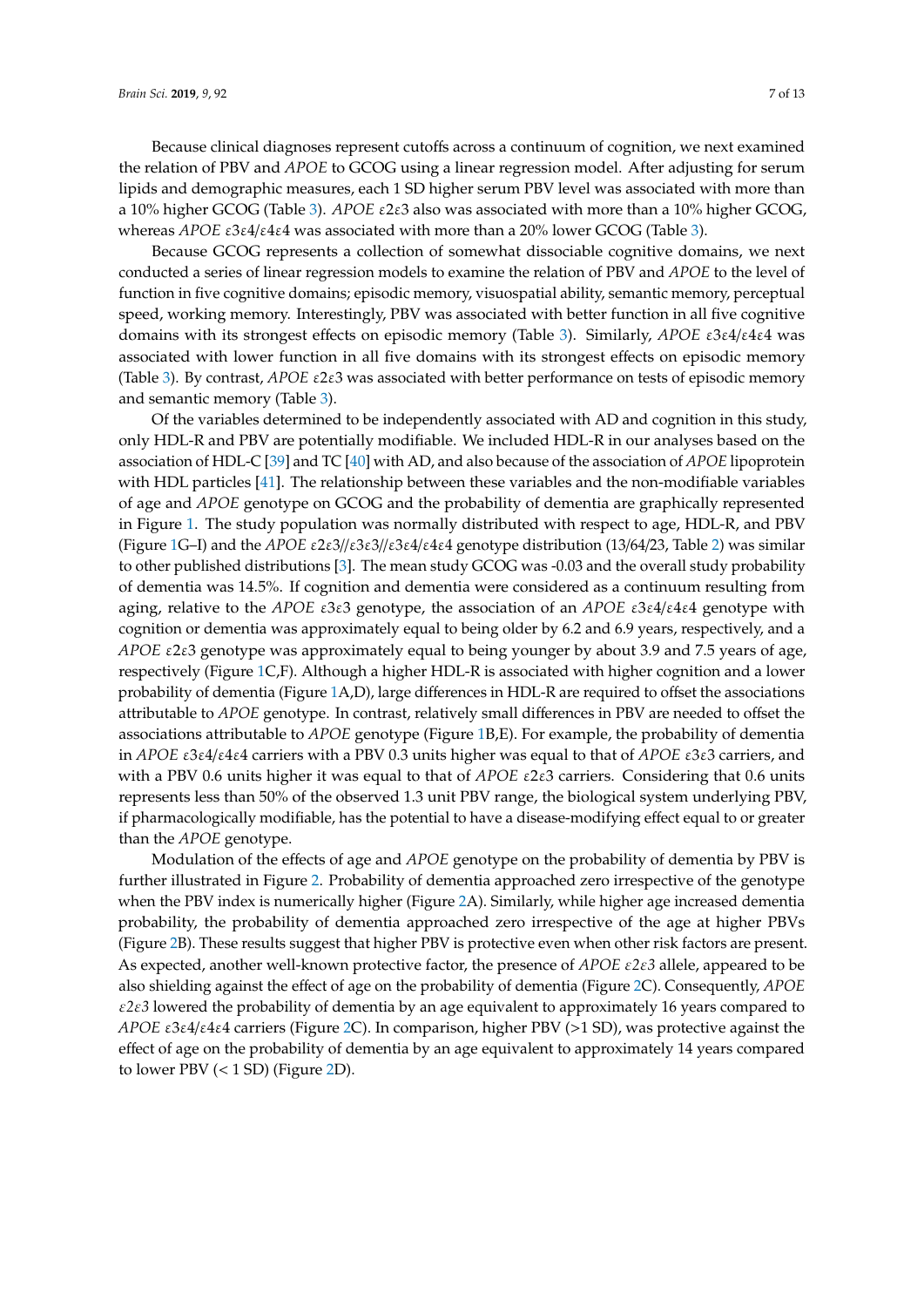<span id="page-7-0"></span>

**Figure 1.** The association of the distribution of High Density Lipoprotein (HDL) ratio (HDL-R), R), Plasmalogen Biosynthesis value (PBV) and age with probability of dementia and Apolipoprotein E (APOE) ε2ε3, ε3ε3 and ε3ε4/ε4ε4 carriers. (**A**) Effect of HDL-R on cognition in different APOE genotypes; (**B**) Effect of PBV on cognition in different APOE genotypes; (**C**) Effect of age on cognition in different APOE genotypes; (D) Effect of HDL-R on probability of dementia in different APOE genotypes; (E) Effect of PBV on probability of dementia in different APOE genotypes; (F) Effect of age on probability of dementia in different APOE genotypes; (G) Distribution of HDL-R in the study cohort; (**H**) Distribution of PBV in the study cohort; (**I**) Distribution of age in the study cohort. mumple regression anarysis was carried out to determine the association or the distribution or FIDL<br>ratio, PBV, and age with dementia and cognition in the study cohort. Cognition was measured as global ratio, PBV, and age with definition and eigenflorm in the study cohort: Cognition was included as glost.<br>cognition score (GCOG), which is the average of *z*-scores from a battery of cognitive measurements. Mean normalized, log10 transformed values of HDL-R, PBV, and mean-centered values of age are in the *x*-axes. *y*-axes represent GCOG in the graphs depicting the associations of cognition with HDL-R (A), PBV (B) and age (C); in the graphs depicting dementia (D–F), *y*-axes represent the probability of dementia as a fraction. In the distribution graphs (G–I), *y*-axes represent the number of individuals. HDL-R: HDL-C to total cholesterol ratio; PBV: Plasmalogen Biosynthesis value. Plasmalogen Biosynthesis value (PBV) and age with probability of dementia and cognition in Multiple regression analysis was carried out to determine the association of the distribution of HDL

# 3.3. Study Variable Associations on Serum Lipids

The associations between the study variables and serum lipids are described in Table [4.](#page-8-1) Higher PBV was associated with lower TG, higher TC, higher LDL-C, higher HDL-C, and a higher HDL-R. total cholesterol ratio; PBV: Plasmalogen Biosynthesis value. A *APOE* ε2ε3 genotype was associated with lower LDL-C and a higher HDL-R, and a *APOE* ε3ε4/ε4ε4 APOE genotype and PBV was observed. Of the study variables investigated, only PBV and *APOE* were associated with HDL-R levels (Table 4). genotype was associated with higher TC, higher LDL-C, and a lower HDL-R. No association between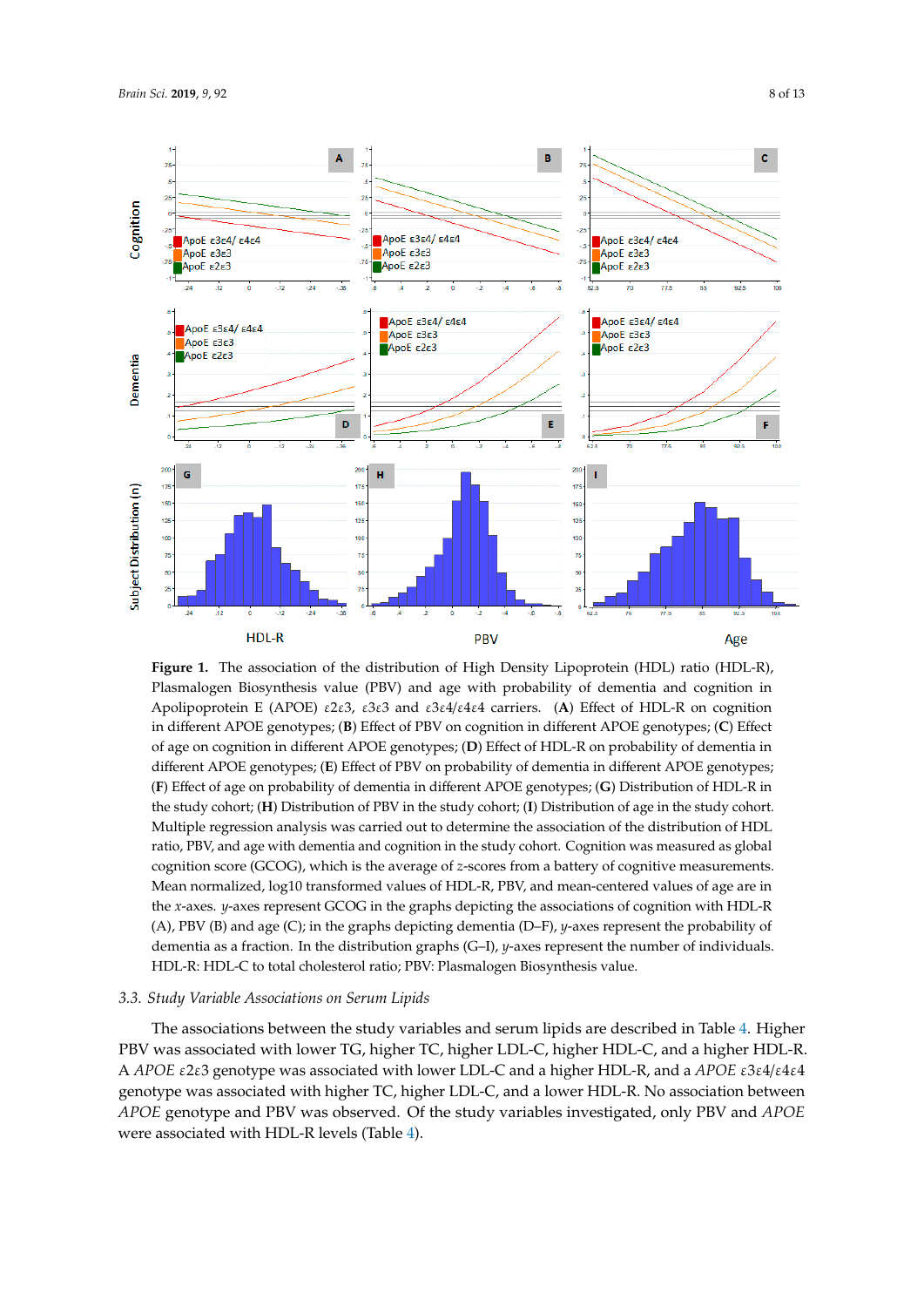<span id="page-8-1"></span>

|                                  | <b>Total Cholesterol</b><br>$(n = 1085)$ | LDL-Cholesterol<br>$(n = 1078)$ | HDL-Cholesterol<br>$(n = 909)$ | HDL-R<br>$(n = 909)$           | <b>Trigylcerides</b><br>$(n = 909)$ |
|----------------------------------|------------------------------------------|---------------------------------|--------------------------------|--------------------------------|-------------------------------------|
| Variable                         | Coef. $\frac{1}{p}$                      | Coef. $\frac{1}{p}$             | Coef. $\frac{1}{p}$ (p)        | Coef. $1(p)$                   | Coef. $1(p)$                        |
| <b>PBV</b>                       | $0.009(5.7\times10^{-4})$ *              | $0.014(2.6\times10^{-3})*$      | $0.029(3.8\times10^{-15})*$    | $0.020(5.0 \times 10^{-8})$ *  | $-0.043(3.8\times10^{-14})*$        |
| $APOE$ $\epsilon$ 3 $\epsilon$ 3 | Reference                                | Reference                       | Reference                      | Reference                      | Reference                           |
| APOE $\epsilon$ 2 $\epsilon$ 3   | $-0.009(2.8\times10^{-1})$               | $-0.036(7.6\times10^{-3})*$     | $0.018(9.7\times10^{-2})$      | $0.027(1.3\times10^{-2})$ *    | $0.014~(4.2\times10^{-1})$          |
| $APOE$ ε3ε4, ε4ε4                | $0.021(9.7\times10^{-4})$ *              | $0.042(1.2\times10^{-4})*$      | $-0.002(8.1\times10^{-1})$     | $-0.023(6.5\times10^{-3})*$    | $0.002~(8.8\times10^{-1})$          |
| Age                              | $-0.009(1.1\times10^{-3})*$              | $-0.014(2.0\times10^{-3})*$     | $-0.002(5.6\times10^{-1})$     | $0.007(6.1\times10^{-2})$      | $-0.006(2.6\times10^{-1})$          |
| Education                        | $-0.0004(8.8\times10^{-1})$              | $0.0001(9.9 \times 10^{-1})$    | $0.003(3.8\times10^{-1})$      | $0.004$ $(3.2 \times 10^{-1})$ | $-0.008(1.4\times10^{-1})$          |
| Female                           | Reference                                | Reference                       | Reference                      | Reference                      | Reference                           |
| Male                             | $-0.001(8.5\times10^{-1})$               | $-0.001(9.4\times10^{-1})$      | $-0.002(8.1\times10^{-1})$     | $-0.001(8.7\times10^{-1})$     | $0.007(6.3\times10^{-1})$           |

**Table 4.** Multivariate association of clinical and biological variables with serum lipids.

<span id="page-8-0"></span>Multiple regression analysis was carried out to determine the associations of plasmalogen biosynthesis value (PBV), *APOE* genotype, age, education, and gender with serum lipid parameters. <sup>1</sup> Coefficients for continuous variables expressed per standard deviation (SD); Age and Education were mean centered; Lipids were mean normalized then Log<sub>10</sub> transformed. For clarity, significant *p* values ( $p < 0.05$ ) are indicated by an asterisk \*. *Brain Sci.* **2019**, *9*, x FOR PEER REVIEW 9 of 14



**Figure 2.** Effects of age and *APOE* genotype on the probability of dementia is modulated **Figure 2.** Effects of age and *APOE* genotype on the probability of dementia is modulated by PBV. by PBV. (**A**) Modulation of the effect of genotype on the probability of dementia by PBV; (**A**) Modulation of the effect of genotype on the probability of dementia by PBV; (**B**) Effects of age distribution on the probability of dementia at different PBV levels; (C) Effects of genotype on the probability of dementia at different ages; (D) Effects of PBV distribution on the probability of dementia at different ages. Logistic regression was carried out to determine the effects of PBV, age, and APOE genotype on the probability of dementia in the study cohort. PBV: Plasmalogen Biosynthesis Value; SD: in the study cohort. PBV: Plasmalogen Biosynthesis Value; SD: Standard Deviation. Standard Deviation.

## **4. Discussion**

the observations of this study support these well accepted facts. The importance of understanding the biochemical pathway(s) upon or within which advancing age or the ApoE isoforms interact to effect changes in cognition and cause AD cannot be overstated. As an inborn genetic risk factor, *APOE* genotype is, de facto, within the causative cascade of AD. The ApoE isoform association with disease *prevalence* (ε4 > ε3 > ε2) [\[3\]](#page-10-2) is analogous to a medicinal chemistry structure–activity relationship and suggestive of a quantitative and continuous underlying mechanism. The isoform-specific prevalence rates further suggest that if this mechanism were to be found and successfully targeted, that AD Age and *APOE* genotype are the primary variables associated with the probability of AD and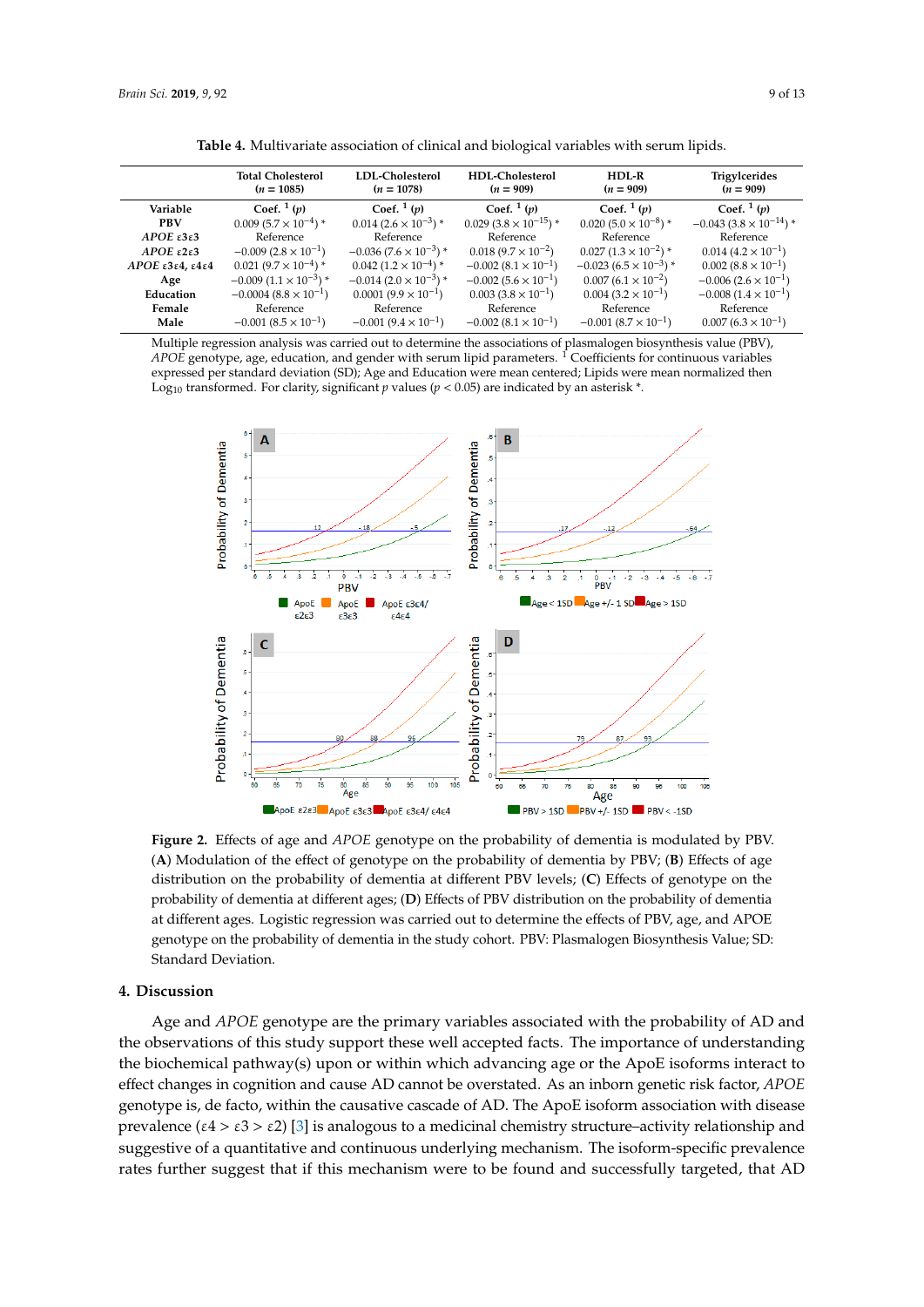prevalence could be reduced to at least that of the  $\epsilon$ 2 $\epsilon$ 3 genotype. This would result in an overall reduction in AD cases by 75% or more [\[42\]](#page-12-5).

The two prevailing ApoE hypotheses involve interactions with amyloid and/or cholesterol regulation and homeostasis and a third, less studied mechanism involves altered membrane composition. All three are interrelated biochemically. ApoE has been shown to exert an isoform-specific causal effect on amyloid accumulation in both imaging [\[43](#page-12-6)[,44\]](#page-12-7) and post-mortem [\[45,](#page-12-8)[46\]](#page-12-9) studies, and membrane PlsEtn enrichment has been shown to dose-dependently decrease  $A\beta_{1-42}$  via increased α-secretase [\[47\]](#page-12-10). However, the hypothesis that amyloid accumulation causes a decline in cognition remains unproven. To the contrary, anti-amyloid therapies have consistently failed to affect cognition in humans [\[48\]](#page-12-11).

Age is the primary variable associated with the probability of AD and the observations of this study support this well-accepted fact. The distributions of age, cognitive status, and diagnosis of AD within this study allowed us to robustly investigate the associations between non-modifiable variables, such as age and *APOE* genotype, and putatively modifiable metabolic covariates with AD and cognition. After correcting for *APOE* genotype and demographic variables, biomarkers of PBV and the ratio of HDL-R were independently associated with cognition and dementia with PBV having a magnitude of association similar to that of *APOE* genotype.

Although no direct interactions between PBV and *APOE* were observed, both the protective *APOE* ε2ε3 genotype and high (protective) levels of PBV were associated with higher HDL-R (Table [4\)](#page-8-1) and higher HDL-R was independently associated with higher cognition and a lower odds of dementia (Table [3\)](#page-5-0). Since HDL-R is a measure of HDL-MCE, these observations suggest that both *APOE* and PlsEtn may be interacting with HDL-MCE via independent mechanisms.

The role of cholesterol dysregulation and *APOE* in AD has been recently reviewed [\[18](#page-11-0)[,19\]](#page-11-1). Higher levels of free cholesterol in human post-mortem cortical membranes has been associated with lower cognition [\[49\]](#page-12-12); lower total cholesterol in the Cerebrospinal fluid (CSF) of AD patients is suggestive of lower cholesterol efflux in AD [\[50,](#page-12-13)[51\]](#page-12-14); and increasing membrane cholesterol reportedly induces the β-secretase pathway and the accumulation of amyloid independent of *APOE* genotype [\[52\]](#page-12-15). *APOE* has been shown to exert an isoform-specific causal effect on amyloid accumulation in both imaging [\[43](#page-12-6)[,44\]](#page-12-7) and post-mortem [\[45](#page-12-8)[,46\]](#page-12-9) studies, and membrane PlsEtn enrichment has been shown to dose-dependently decrease  $A\beta_{1-42}$  via increased α-secretase [\[47\]](#page-12-10). However, the hypothesis that amyloid accumulation *causes* a decline in cognition remains to be proven clinically [\[48\]](#page-12-11).

The clinical implications of this study are obvious. This is the first reported evidence of a metabolic phenotype with the same clinical characteristics as the *APOE* ε2ε3 genotype. The probability of dementia in participants with either a high PBV or an *APOE* ε2ε3 genotype was indistinguishable. Accordingly, effective pharmacological targeting of the plasmalogen biosynthesis pathway has the potential of having a disease-modifying effect in AD equal to or greater than that of the *APOE* ε2ε3 genotype.

#### **5. Conclusions**

The key conclusions of this study are that lower serum PBV levels are associated with higher odds of MCI/AD and with lower levels of cognition. Higher PBV levels (>1 SD) appeared to modulate the negative effects of age and APOE  $\varepsilon$ 4 allele on the probability of dementia. This study, thus, identifies lower levels of PBV as a potentially modifiable risk factor for dementia. This finding would, potentially, pave the way for interventions that can lower the risk of dementia in high-risk individuals.

**Author Contributions:** Conceptualization, D.B.G.; Methodology, D.B.G.; Experimental supervision, D.B.G; Data analysis and interpretation, D.B.G; Writing—original draft preparation, D.B.G.; Writing—review and editing, D.B.G and V.S. All authors read and approved the final version of the manuscript.

**Funding:** This research received no external funding.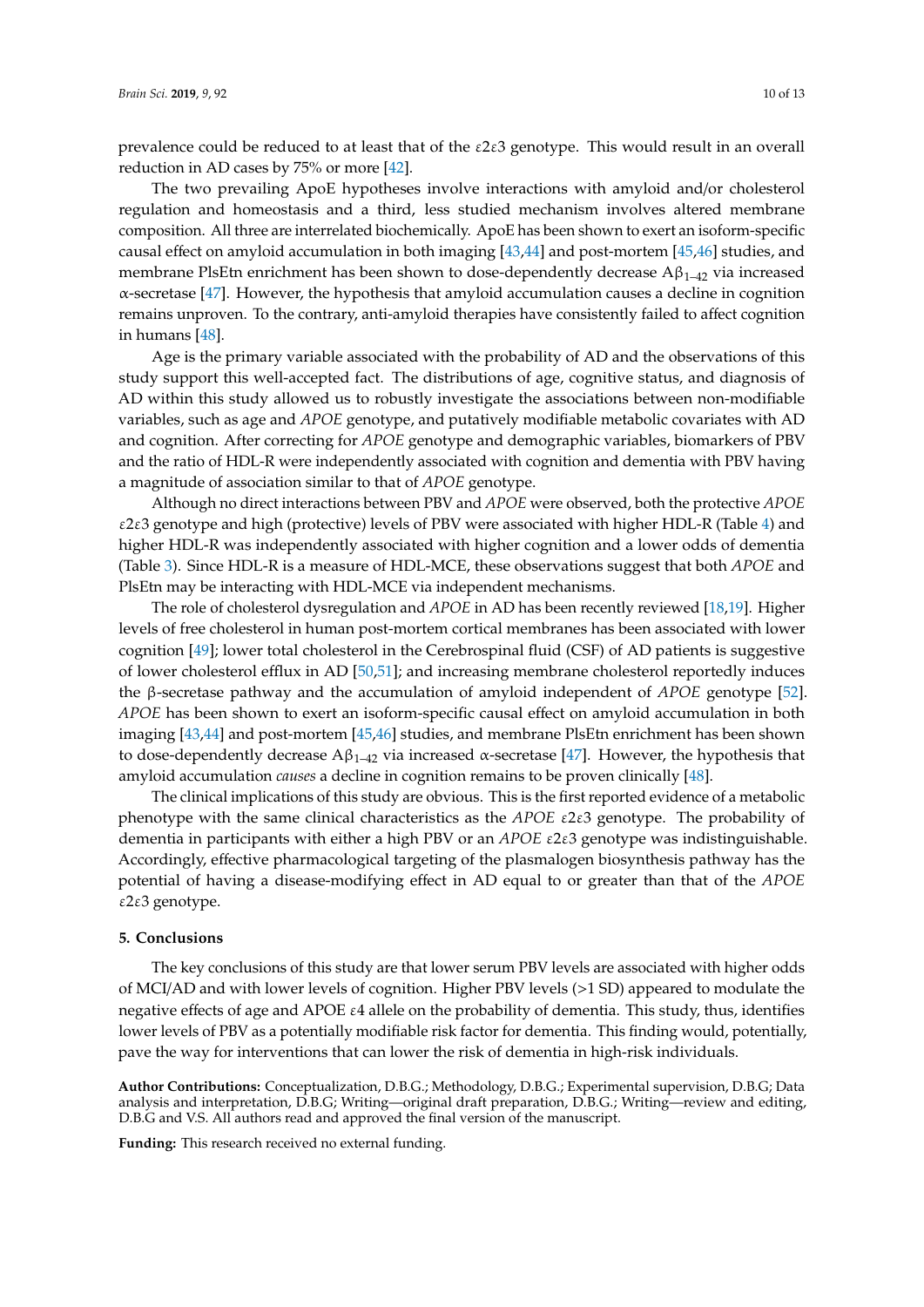**Acknowledgments:** We wish to thank David A. Bennett and Sue E. Leurgans for critical review of the manuscript and for their valuable suggestions. We acknowledge and thank Rush University Alzheimer's Disease Center for providing the serum samples and access to ROS/MAP data.

**Conflicts of Interest:** The corresponding author is the CEO and President of Prodrome Sciences Inc., and was the former CEO and President of Phenomenome Discoveries Inc. Second author is an employee of Prodrome Sciences Inc. and was an employee of Phenomenome Discoveries Inc.

## **References**

- <span id="page-10-0"></span>1. Pitas, R.E.; Boyles, J.K.; Lee, S.H.; Hui, D.; Weisgraber, K.H. Lipoproteins and their receptors in the central nervous system. Characterization of the lipoproteins in cerebrospinal fluid and identification of apolipoprotein B,E(LDL) receptors in the brain. *J. Biol. Chem.* **1987**, *262*, 14352–14360. [\[PubMed\]](http://www.ncbi.nlm.nih.gov/pubmed/3115992)
- <span id="page-10-1"></span>2. Corder, E.H.; Saunders, A.M.; Strittmatter, W.J.; Schmechel, D.E.; Gaskell, P.C.; Small, G.W.; Roses, A.D.; Haines, J.L.; Pericak-Vance, M.A. Gene dose of apolipoprotein E type 4 allele and the risk of Alzheimer's disease in late onset families. *Science* **1993**, *261*, 921–923. [\[CrossRef\]](http://dx.doi.org/10.1126/science.8346443) [\[PubMed\]](http://www.ncbi.nlm.nih.gov/pubmed/8346443)
- <span id="page-10-2"></span>3. Ashford, J.W. APOE genotype effects on Alzheimer's disease onset and epidemiology. *J. Mol. Neurosci.* **2004**, *23*, 157–165. [\[CrossRef\]](http://dx.doi.org/10.1385/JMN:23:3:157)
- <span id="page-10-3"></span>4. Hauser, P.S.; Narayanaswami, V.; Ryan, R.O. Apolipoprotein E: from lipid transport to neurobiology. *Prog. Lipid Res.* **2011**, *50*, 62–74. [\[CrossRef\]](http://dx.doi.org/10.1016/j.plipres.2010.09.001)
- <span id="page-10-4"></span>5. Kim, J.; Basak, J.M.; Holtzman, D.M. The role of apolipoprotein E in Alzheimer's disease. *Neuron* **2009**, *63*, 287–303. [\[CrossRef\]](http://dx.doi.org/10.1016/j.neuron.2009.06.026) [\[PubMed\]](http://www.ncbi.nlm.nih.gov/pubmed/19679070)
- <span id="page-10-5"></span>6. Goodenowe, D.B.; Cook, L.L.; Liu, J.; Lu, Y.; Jayasinghe, D.A.; Ahiahonu, P.W.; Heath, D.; Yamazaki, Y.; Flax, J.; Krenitsky, K.F.; et al. Peripheral ethanolamine plasmalogen deficiency: a logical causative factor in Alzheimer's disease and dementia. *J. Lipid Res.* **2007**, *48*, 2485–2498. [\[CrossRef\]](http://dx.doi.org/10.1194/jlr.P700023-JLR200) [\[PubMed\]](http://www.ncbi.nlm.nih.gov/pubmed/17664527)
- <span id="page-10-6"></span>7. Wood, P.L.; Mankidy, R.; Ritchie, S.; Heath, D.; Wood, J.A.; Flax, J.; Goodenowe, D.B. Circulating plasmalogen levels and Alzheimer Disease Assessment Scale–Cognitive scores in Alzheimer patients. *J. Psychiatry Neurosci.* **2010**, *35*, 59–62. [\[CrossRef\]](http://dx.doi.org/10.1503/jpn.090059)
- <span id="page-10-7"></span>8. Chang, C.-Y.; Ke, D.-S.; Chen, J.-Y. Essential fatty acids and human brain. *Acta Neurol. Taiwanica* **2009**, *18*, 231–241.
- <span id="page-10-8"></span>9. Farooqui, A.A.; Farooqui, T.; Horrocks, L.A. *Metabolism and Functions of Bioactive Ether Lipids in the Brain*; Springer Nature: New York, NY, USA, 2008.
- <span id="page-10-9"></span>10. Rouser, G.; Yamamoto, A. Curvilinear regression course of human brain lipid composition changes with age. *Lipids* **1968**, *3*, 284–287. [\[CrossRef\]](http://dx.doi.org/10.1007/BF02531202)
- <span id="page-10-10"></span>11. Ginsberg, L.; Rafique, S.; Xuereb, J.H.; Rapoport, S.I.; Gershfeld, N.L. Disease and anatomic specificity of ethanolamine plasmalogen deficiency in Alzheimer's disease brain. *Brain Res.* **1995**, *698*, 223–226. [\[CrossRef\]](http://dx.doi.org/10.1016/0006-8993(95)00931-F)
- <span id="page-10-16"></span>12. Han, X.; Holtzman, D.M.; McKeel, D.W., Jr. Plasmalogen deficiency in early Alzheimer's disease subjects and in animal models: molecular characterization using electrospray ionization mass spectrometry. *J. Neurochem.* **2001**, *77*, 1168–1180. [\[CrossRef\]](http://dx.doi.org/10.1046/j.1471-4159.2001.00332.x)
- <span id="page-10-12"></span>13. Guan, Z.; Wang, Y.; Cairns, N.J.; Lantos, P.L.; Dallner, G.; Sindelar, P.J. Decrease and Structural Modifications of Phosphatidylethanolamine Plasmalogen in the Brain with Alzheimer Disease. *J. Neuropathol. Exp. Neurol.* **1999**, *58*, 740–747. [\[CrossRef\]](http://dx.doi.org/10.1097/00005072-199907000-00008) [\[PubMed\]](http://www.ncbi.nlm.nih.gov/pubmed/10411344)
- <span id="page-10-11"></span>14. Farooqui, A.A.; Rapoport, S.I.; Horrocks, L.A. "Membrane Phospholipid Alterations in Alzheimer's Disease: Deficiency of Ethanolamine Plasmalogens. *Neurochem. Res.* **1997**, *22*, 523–527. [\[CrossRef\]](http://dx.doi.org/10.1023/A:1027380331807)
- <span id="page-10-13"></span>15. Braverman, N.E.; Moser, A.B. Functions of plasmalogen lipids in health and disease. *Biochim. Biophys. Acta* **2012**, *1822*, 1442–1452. [\[CrossRef\]](http://dx.doi.org/10.1016/j.bbadis.2012.05.008)
- <span id="page-10-14"></span>16. Bennett, D.A.; Schneider, J.A.; Aggarwal, N.T.; Arvanitakis, Z.; Shah, R.C.; Kelly, J.F.; Fox, J.H.; Cochran, E.J.; Arends, D.; Treinkman, A.D.; et al. Decision rules guiding the clinical diagnosis of Alzheimer's disease in two community-based cohort studies compared to standard practice in a clinic-based cohort study. *Neuroepidemiology* **2006**, *27*, 169–176. [\[CrossRef\]](http://dx.doi.org/10.1159/000096129)
- <span id="page-10-15"></span>17. Knopman, D.S.; DeKosky, S.T.; Cummings, J.L.; Chui, H.; Corey-Bloom, J.; Relkin, N.; Small, G.W.; Miller, B.; Stevens, J.C. Practice Parameter: Diagnosis of Dementia (an Evidence-Based Review). Report of the Quality Standards Subcommittee of the American Academy of Neurology. *Neurology* **2001**, *56*, 1143–1153. [\[CrossRef\]](http://dx.doi.org/10.1212/WNL.56.9.1143) [\[PubMed\]](http://www.ncbi.nlm.nih.gov/pubmed/11342678)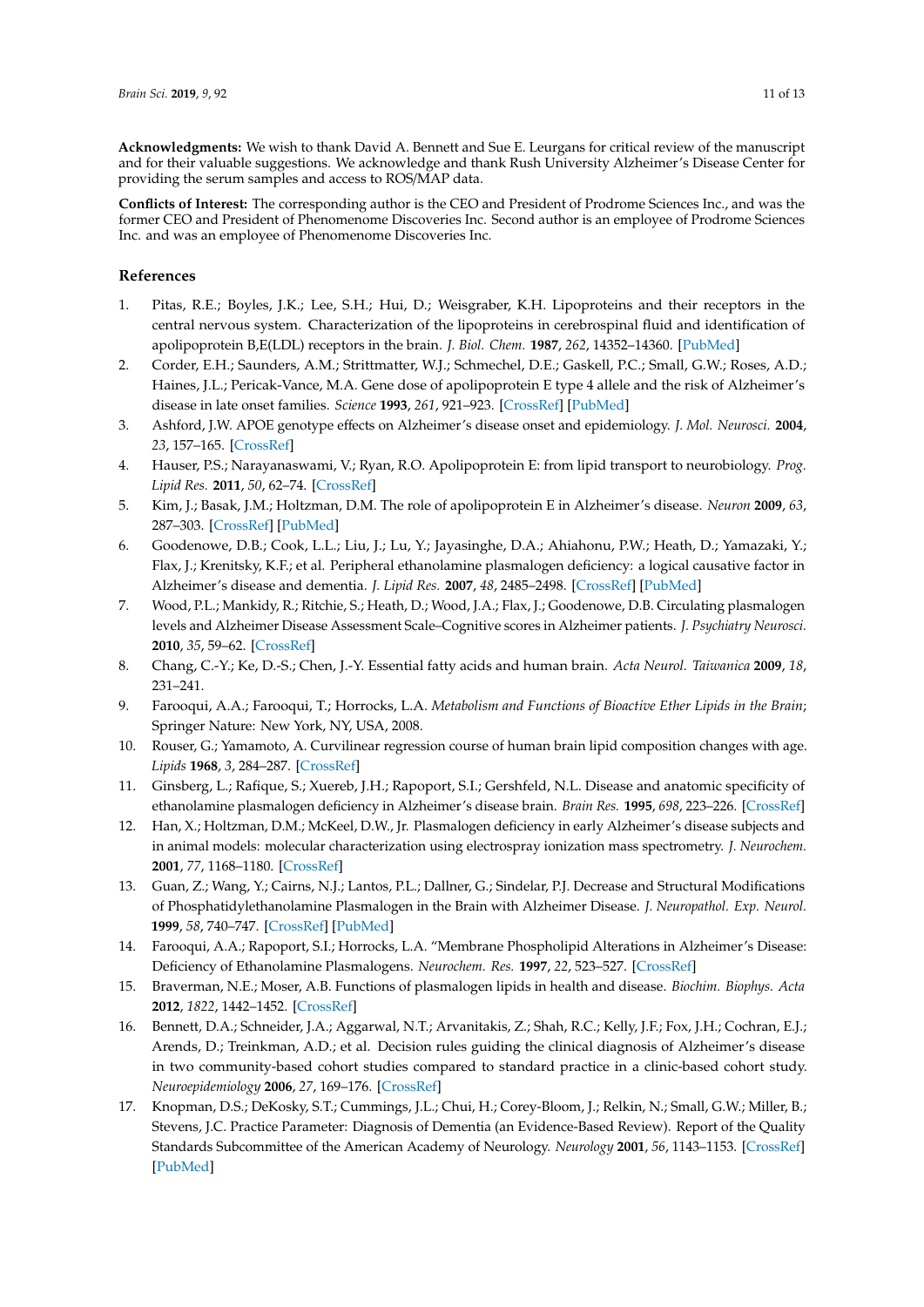- <span id="page-11-0"></span>18. Poirier, J.; Miron, J.; Picard, C.; Gormley, P.; Theroux, L.; Breitner, J.; Dea, D. Apolipoprotein E and lipid homeostasis in the etiology and treatment of sporadic Alzheimer's disease. *Neurobiol. Aging* **2014**, *35*, 3–10. [\[CrossRef\]](http://dx.doi.org/10.1016/j.neurobiolaging.2014.03.037)
- <span id="page-11-1"></span>19. Leoni, V.; Solomon, A.; Kivipelto, M. Links between ApoE, brain cholesterol metabolism, tau and amyloid beta-peptide in patients with cognitive impairment. *Biochem. Soc. Trans.* **2010**, *38*, 1021–1025. [\[CrossRef\]](http://dx.doi.org/10.1042/BST0381021) [\[PubMed\]](http://www.ncbi.nlm.nih.gov/pubmed/20658997)
- <span id="page-11-2"></span>20. Michikawa, M.; Fan, Q.W.; Isobe, I.; Yanagisawa, K. Apolipoprotein E exhibits isoform-specific promotion of lipid efflux from astrocytes and neurons in culture. *J. Neurochem.* **2000**, *74*, 1008–1016. [\[CrossRef\]](http://dx.doi.org/10.1046/j.1471-4159.2000.0741008.x) [\[PubMed\]](http://www.ncbi.nlm.nih.gov/pubmed/10693931)
- <span id="page-11-3"></span>21. Munn, N.J.; Arnio, E.; Liu, D.; Zoeller, R.A.; Liscum, L. Deficiency in ethanolamine plasmalogen leads to altered cholesterol transport. *J. Lipid Res.* **2003**, *44*, 182–192. [\[CrossRef\]](http://dx.doi.org/10.1194/jlr.M200363-JLR200) [\[PubMed\]](http://www.ncbi.nlm.nih.gov/pubmed/12518037)
- <span id="page-11-4"></span>22. Mankidy, R.; Ahiahonu, P.W.; Ma, H.; Jayasinghe, D.; Ritchie, S.A.; Khan, M.A.; Su-Myat, K.K.; Wood, P.L.; Goodenowe, D.B. Membrane plasmalogen composition and cellular cholesterol regulation: A structure activity study. *Lipids Health Dis.* **2010**, *9*, 9–62. [\[CrossRef\]](http://dx.doi.org/10.1186/1476-511X-9-62)
- <span id="page-11-5"></span>23. Mandel, H.; Sharf, R.; Berant, M.; Wanders, R.J.; Vreken, P.; Aviram, M. Plasmalogen phospholipids are involved in HDL-mediated cholesterol efflux: Insights from investigations with plasmalogen-deficient cells. *Biochem. Biophys. Res. Comm.* **1998**, *250*, 369–373. [\[CrossRef\]](http://dx.doi.org/10.1006/bbrc.1998.9321)
- <span id="page-11-6"></span>24. Oikawa, N.; Hatsuta, H.; Murayama, S.; Suzuki, A.; Yanagisawa, K. Influence of APOE genotype and the presence of Alzheimer's pathology on synaptic membrane lipids of human brains. *J. Neurosci. Res.* **2014**, *92*, 641–650. [\[CrossRef\]](http://dx.doi.org/10.1002/jnr.23341)
- <span id="page-11-7"></span>25. Igbavboa, U.; Eckert, G.P.; Malo, T.M.; Studniski, A.E.; Johnson, L.N.; Yamamoto, N.; Kobayashi, M.; Fujita, S.C.; Appel, T.R.; Muller, W.E.; et al. Murine synaptosomal lipid raft protein and lipid composition are altered by expression of human Apoe 3 and 4 and by increasing age. *J. Neurol. Sci.* **2005**, *229–230*, 225–232. [\[CrossRef\]](http://dx.doi.org/10.1016/j.jns.2004.11.037) [\[PubMed\]](http://www.ncbi.nlm.nih.gov/pubmed/15760644)
- <span id="page-11-8"></span>26. Johnson, L.A.; Olsen, R.H.; Merkens, L.S.; Debarber, A.; Steiner, R.D.; Sullivan, P.M.; Maeda, N.; Raber, J. Apolipoprotein E-low density lipoprotein receptor interaction affects spatial memory retention and brain ApoE levels in an isoform-dependent manner. *Neurobiol. Dis.* **2014**, *64*, 150–162. [\[CrossRef\]](http://dx.doi.org/10.1016/j.nbd.2013.12.016) [\[PubMed\]](http://www.ncbi.nlm.nih.gov/pubmed/24412220)
- <span id="page-11-9"></span>27. Bennett, D.A.; Schneider, J.A.; Arvanitakis, Z.; Wilson, R.S. Overview and findings from the religious orders study. *Curr. Alzheimer. Res.* **2012**, *9*, 628–645. [\[CrossRef\]](http://dx.doi.org/10.2174/156720512801322573) [\[PubMed\]](http://www.ncbi.nlm.nih.gov/pubmed/22471860)
- <span id="page-11-10"></span>28. Bennett, D.A.; Schneider, J.A.; Buchman, A.S.; Barnes, L.L.; Boyle, P.A.; Wilson, R.S. Overview and findings from the rush Memory and Aging Project. *Curr. Alzheimer. Res.* **2012**, *9*, 646–663. [\[CrossRef\]](http://dx.doi.org/10.2174/156720512801322663)
- <span id="page-11-11"></span>29. Bennett, D.A.; Schneider, J.A.; Buchman, A.S.; Mendes de Leon, C.; Bienias, J.L.; Wilson, R.S. The Rush Memory and Aging Project: Study design and baseline characteristics of the study cohort. *Neuroepidemiology* **2005**, *25*, 163–175. [\[CrossRef\]](http://dx.doi.org/10.1159/000087446)
- <span id="page-11-12"></span>30. Wilson, R.S.; Leurgans, S.E.; Boyle, P.A.; Bennett, D.A. Cognitive decline in prodromal Alzheimer disease and mild cognitive impairment. *Arch. Neurol.* **2011**, *68*, 351–356. [\[CrossRef\]](http://dx.doi.org/10.1001/archneurol.2011.31)
- <span id="page-11-13"></span>31. Bennett, D.A.; Wilson, R.S.; Schneider, J.A.; Evans, D.A.; Beckett, L.A.; Aggarwal, N.T.; Barnes, L.L.; Fox, J.H.; Bach, J. Natural history of mild cognitive impairment in older persons. *Neurology* **2002**, *59*, 198–205. [\[CrossRef\]](http://dx.doi.org/10.1212/WNL.59.2.198)
- <span id="page-11-14"></span>32. Hagve, T.A.; Christophersen, B.O. Evidence for peroxisomal retroconversion of adrenic acid (22:4(*n*-6)) and docosahexaenoic acids (22:6(*n*-3)) in isolated liver cells. *Biochim. Biophys. Acta* **1986**, *875*, 165–173. [\[CrossRef\]](http://dx.doi.org/10.1016/0005-2760(86)90165-7)
- <span id="page-11-15"></span>33. Gronn, M.; Christensen, E.; Hagve, T.A.; Christophersen, B.O. Peroxisomal retroconversion of docosahexaenoic acid (22:6(*n*-3)) to eicosapentaenoic acid (20:5(*n*-3)) studied in isolated rat liver cells. *Biochim. Biophys. Acta* **1991**, *1081*, 85–91. [\[CrossRef\]](http://dx.doi.org/10.1016/0005-2760(91)90254-F)
- <span id="page-11-16"></span>34. Moore, S.A.; Hurt, E.; Yoder, E.; Sprecher, H.; Spector, A.A. Docosahexaenoic acid synthesis in human skin fibroblasts involves peroxisomal retroconversion of tetracosahexaenoic acid. *J. Lipid Res.* **1995**, *36*, 2433–2443. [\[PubMed\]](http://www.ncbi.nlm.nih.gov/pubmed/8656081)
- <span id="page-11-17"></span>35. Olazaran, J.; Gil-de-Gomez, L.; Rodriguez-Martin, A.; Valenti-Soler, M.; Frades-Payo, B.; Marin-Munoz, J.; Antunez, C.; Frank-Garcia, A.; Acedo-Jimenez, C.; Morlan-Gracia, L.; et al. A blood-based, 7-metabolite signature for the early diagnosis of Alzheimer's disease. *J. Alzheimers Dis.* **2015**, *45*, 1157–1173. [\[CrossRef\]](http://dx.doi.org/10.3233/JAD-142925) [\[PubMed\]](http://www.ncbi.nlm.nih.gov/pubmed/25649659)
- <span id="page-11-18"></span>36. Abdullah, L.; Evans, J.E.; Emmerich, T.; Crynen, G.; Shackleton, B.; Keegan, A.P.; Luis, C.; Tai, L.; LaDu, M.J.; Mullan, M.; et al. APOE epsilon4 specific imbalance of arachidonic acid and docosahexaenoic acid in serum phospholipids identifies individuals with preclinical Mild Cognitive Impairment/Alzheimer's Disease. *Aging* **2017**, *9*, 964–985. [\[CrossRef\]](http://dx.doi.org/10.18632/aging.101203)